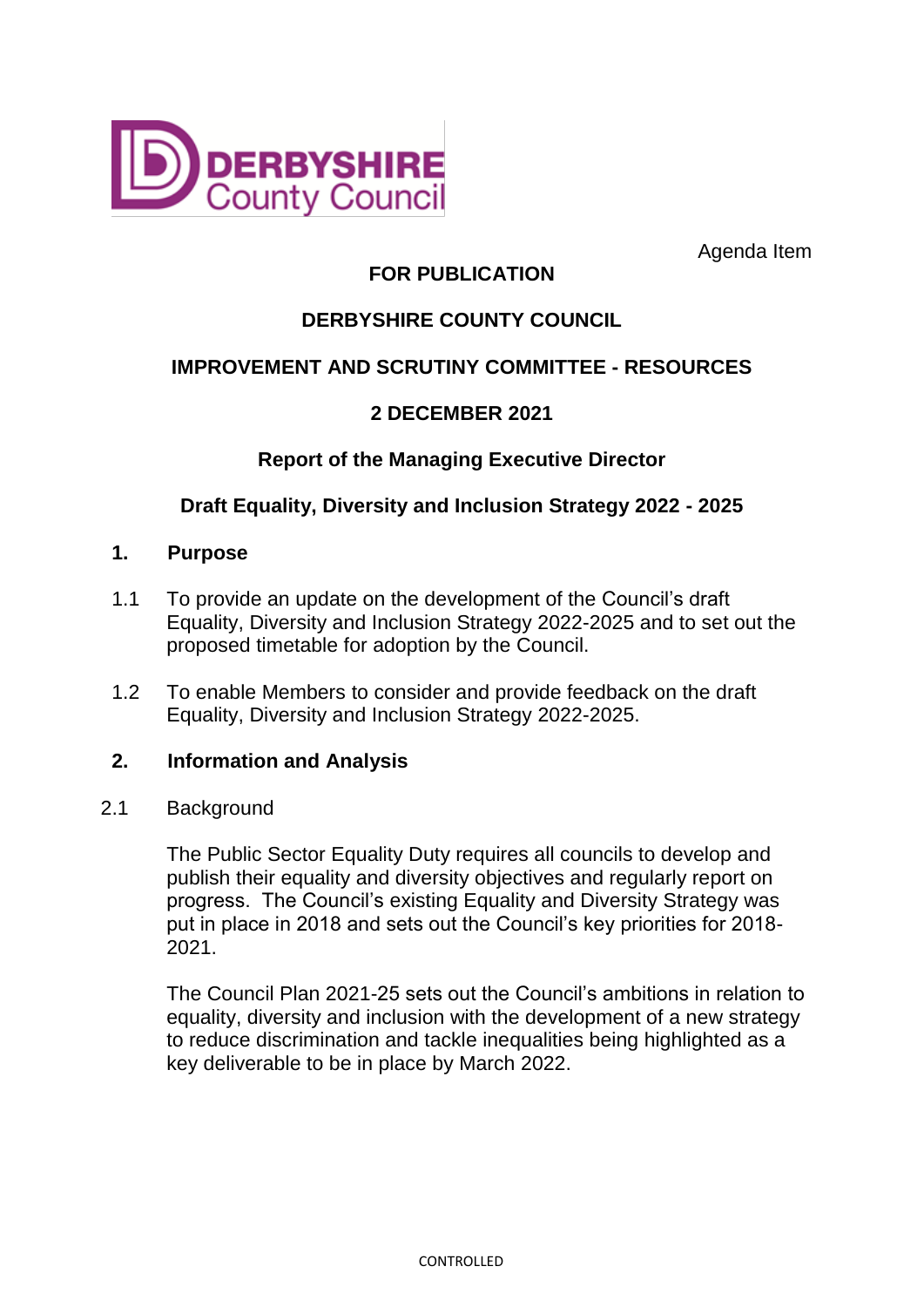#### 2.2 Draft Equality, Diversity and Inclusion Strategy 2022-2025

Over recent months work has been taking place to develop the Council's new Equality, Diversity and Inclusion Strategy. A wide range of engagement has taken place with internal stakeholders which has involved reviewing the Council's approach and identifying the key challenges and opportunities for the Council and Derbyshire moving forward. The engagement has shown a real appetite for the Council to become more ambitious and to put equality, diversity and inclusion at the heart of everything it does.

The draft Strategy recognises that the Council has worked hard on equality and diversity issues and that this work has resulted in significant changes to services, employment practices and approach. However, there is a recognition that more work needs to take place, particularly in the context of key demographic and economic challenges and wider societal events and issues including the coronavirus pandemic, Black Lives Matters, the increasing violence against women and girls and social mobility amongst many other issues.

The draft Strategy sets out the Council's vision and values for equality, diversity and inclusion and five key priorities to direct activity over the forthcoming three-year period as follows:

- Create a diverse and confident workforce
- Ensure fair access to employment, skills and business support
- Engaged communities able to influence decisions
- Healthy and supported people
- Safe and inclusive places for everyone

To focus the Council's effort and resource each priority sets out a key aim and outcome and identified areas of focus. Each of the priorities in the Strategy will be supported by a detailed action plan which will be refreshed on annual basis. The action plans will have indicators to measure progress against the priorities. Implementation will be overseen by the Equality, Diversity and Inclusion Board and reporting will align with the Council's business monitoring processes.

The initial draft strategy has been circulated amongst those key internal stakeholders who have been involved in its development for early feedback. The draft Strategy has been generally well received with many colleagues expressing their support for the approach and overall direction of travel. A number of minor amendments have been suggested and these have been incorporated in the latest revised draft where appropriate.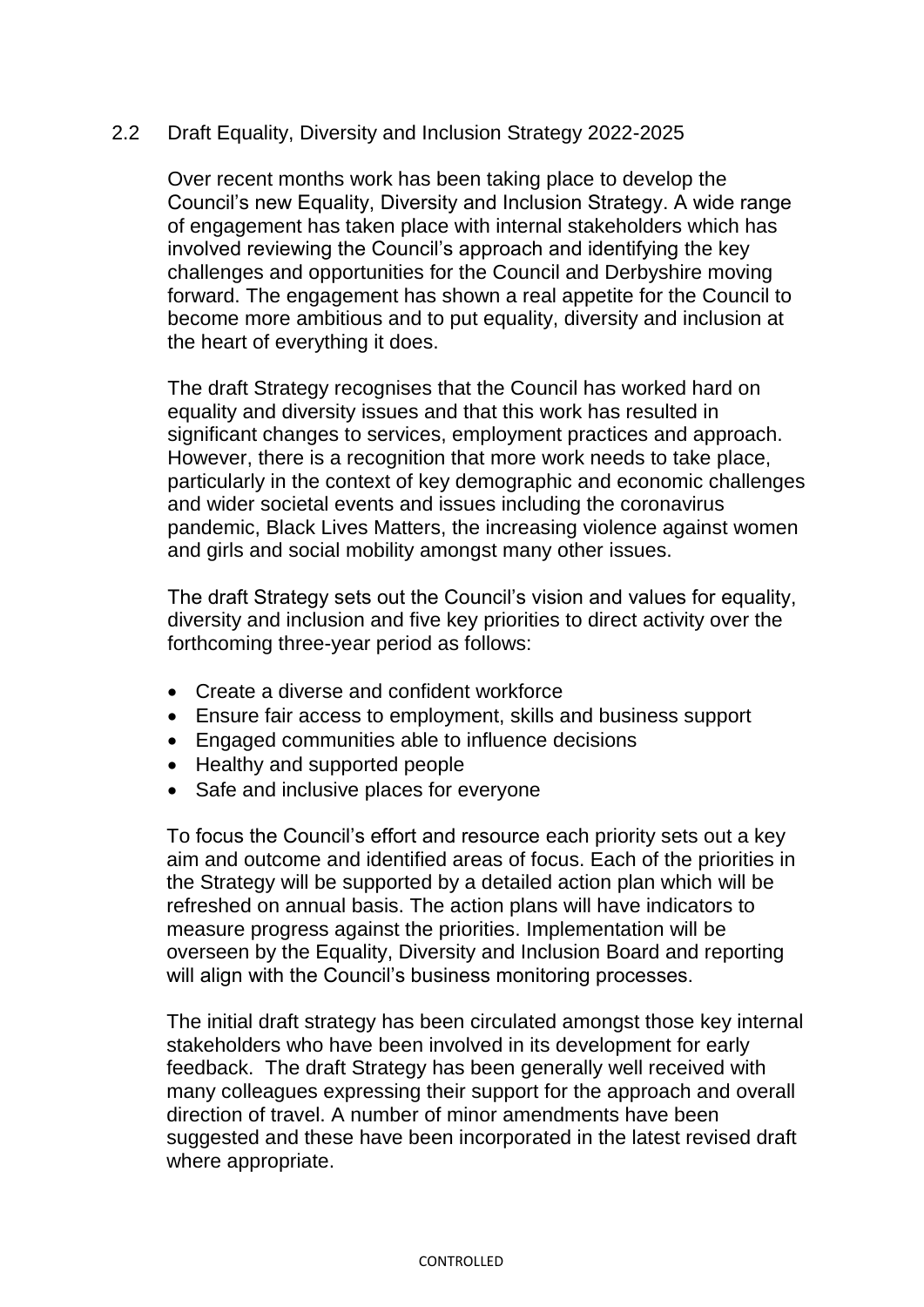A copy of the latest draft Equality, Diversity and Inclusion Strategy 2022- 2025 is now attached at Appendix A for consideration.

Public consultation on the draft Strategy will be carried out for a period of six weeks. Alongside the consultation there will also be a number of further opportunities for colleagues to contribute to the development of the strategy, action planning and associated workstreams as they develop over the coming weeks.

### **Proposed Timetable and Milestones**

The following sets out the proposed timetable to enable the strategy to be in place and adopted by the Council by March 2022.

| <b>Activity</b>                       | <b>Responsibility</b>  | Timescale     |
|---------------------------------------|------------------------|---------------|
| Pre-decision consideration of         | I and S                | 2 December    |
| Draft Strategy for public             | Committee -            | 2021          |
| consultation by Improvement           | <b>Resources</b>       |               |
| and Scrutiny - Resources              |                        |               |
| Committee                             |                        |               |
| Public consultation on draft          | Policy and             | December      |
| Equality, Diversity and               | Research               | 2021- Jan     |
| <b>Inclusion Strategy</b>             |                        | 2022          |
| Workstreams to develop                | Workstream             | October 2021  |
| action plans to deliver the           | Leads                  | - January     |
| <b>Strategy</b>                       |                        | 2022          |
| Final Equality, Diversity and         | Equality,              | 20 January    |
| <b>Inclusion Strategy to Equality</b> | Diversity and          | 2022          |
| Diversity and Inclusion Board         | <b>Inclusion Board</b> |               |
| Final Equality, Diversity and         | Policy &               | 25 January    |
| Inclusion Strategy to CMT             | Research               | 2022          |
| <b>Final Draft Strategy to</b>        | I and S                | February 2021 |
| <b>Improvement and Scrutiny -</b>     | Committee -            |               |
| <b>Resources Committee</b>            | <b>Resources</b>       |               |
| Final Equality, Diversity and         | Policy &               | 10 March 2022 |
| <b>Inclusion Strategy to Cabinet</b>  | Research               |               |
| Adoption of Final Equality,           | Policy and             | 23 March 2022 |
| Diversity and Inclusion               | Research               |               |
| <b>Strategy by Council</b>            |                        |               |
| <b>Implementation of Equality</b>     | Equality               | March 2022    |
| Diversity and Inclusion               | Diversity and          | onwards       |
| Strategy and action plan              | Inclusion Board/       |               |
|                                       | Workstream             |               |
|                                       | Leads                  |               |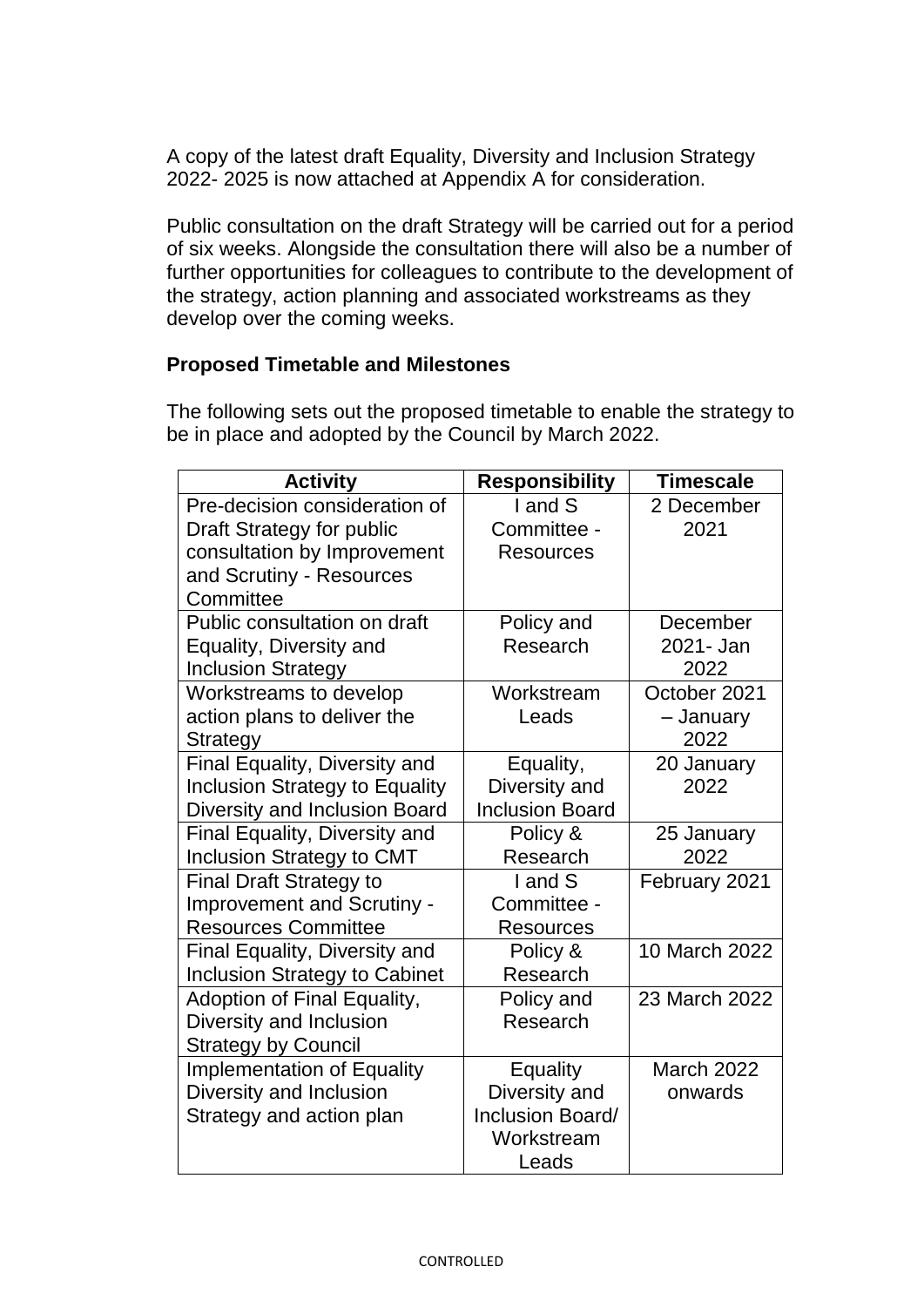# **3. Consultation**

3.1 This report provides an opportunity for pre-decision scrutiny of the draft Equality, Diversity and Inclusion Strategy 2022-2025. The strategy will also be subject to a six week period of public consultation as set out in the report.

# **4. Alternative Options Considered**

- 4.1 Retain the existing Equality and Diversity Strategy this option is not recommended due to the significant changes and challenges emerging in society over the last four years.
- 4.2 Do not have a separate equality strategy and incorporate equality, diversity and inclusion activity in other Council strategies - this option is not recommended as it is not best practice and could lead to legal challenge.

# **5. Implications**

5.1 Appendix 1 sets out the relevant implications considered in the preparation of the report.

### **6. Background Papers**

6.1 None identified.

### **7. Appendices**

- 7.1 Appendix 1 Implications.
- 7.2 Appendix 2 Draft Equality, Diversity and Inclusion Strategy 2022-2025

### **8. Recommendation(s)**

That the Committee:

- a) Note the work that has taken place to develop the Council's draft Equality, Diversity and Inclusion Strategy 2022-2025 and the proposed timetable for adoption by the Council.
- b) Consider and provide feedback on the draft Equality, Diversity and Inclusion Strategy 2022-2025 prior to Public Consultation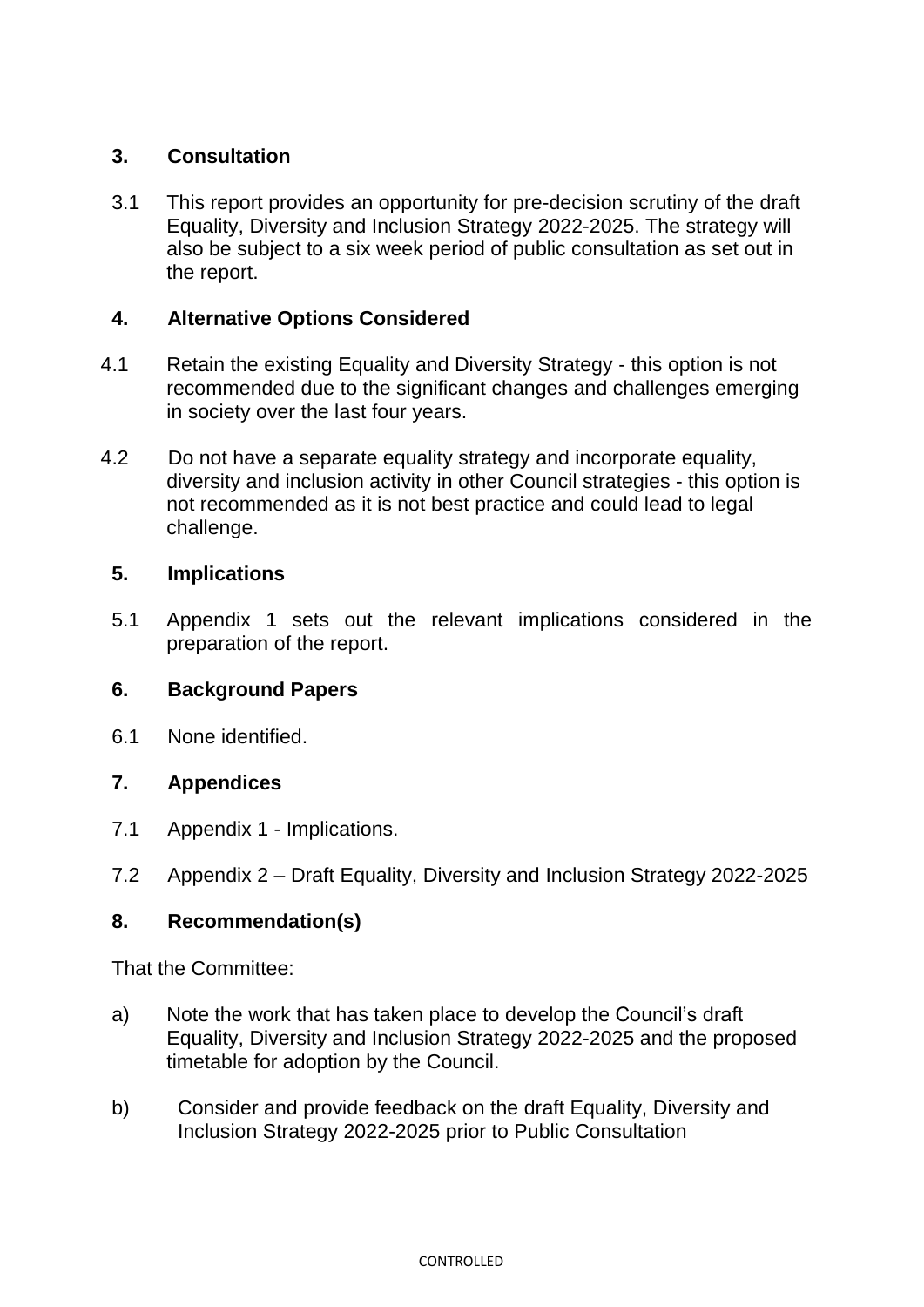# **9. Reasons for Recommendation(s)**

- 9.1 To ensure Members are aware of the and contributed to the draft Equality, Diversity and Inclusion Strategy 2022-2025 and the activity that have been undertaken to reach its current state of development.
- 9.2 To seek views on the Council's draft Equality, Diversity and Inclusion Strategy 2022-2025

# **Report Author:** Wes Downes

**Contact details:** wes.downes@derbyshire.gov.uk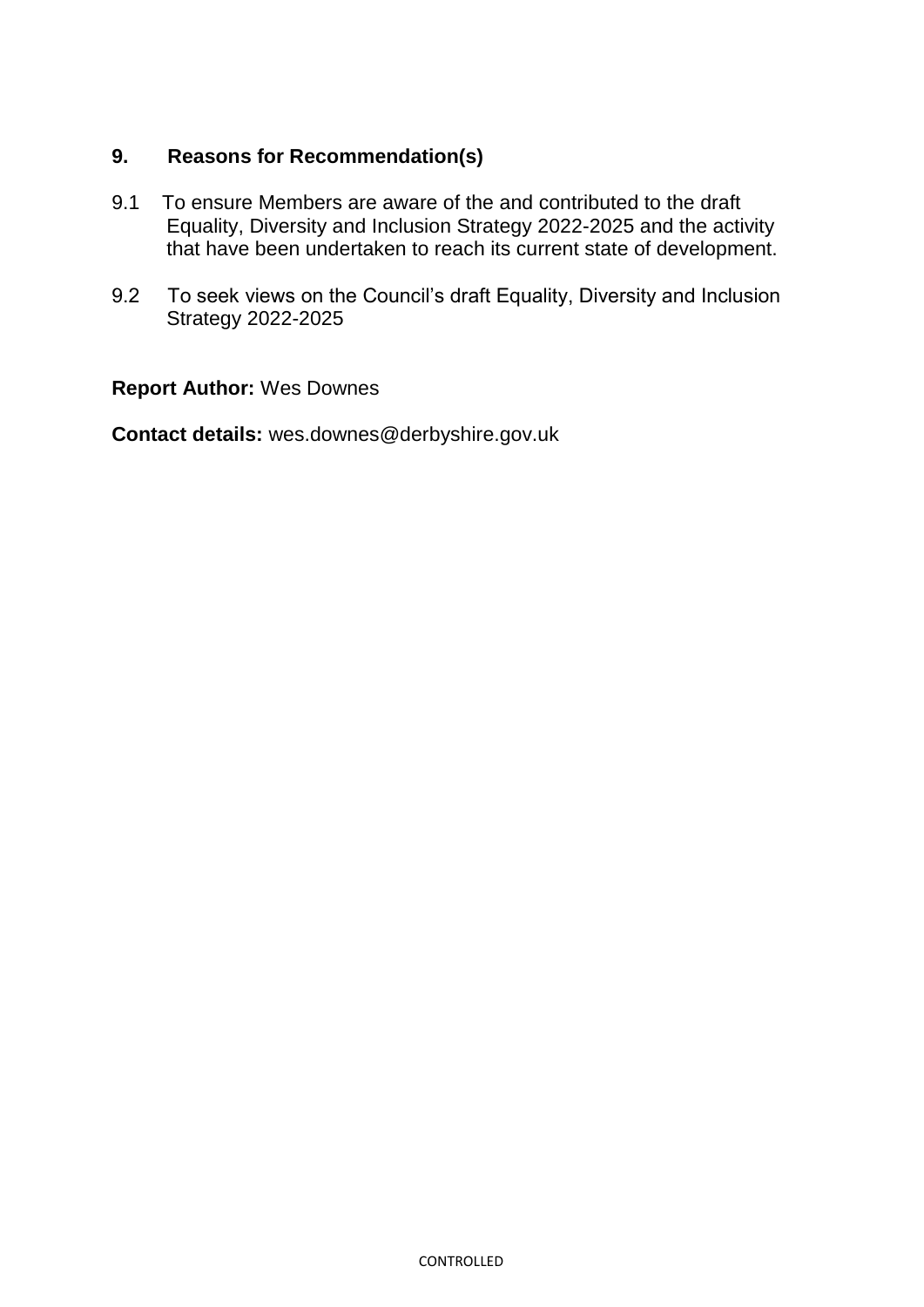# **Implications**

# **Financial**

1.1 There are no direct financial implications arising from the draft Equality, Diversity and Inclusion Strategy 2022- 2025 at this point in time. Key to delivering this strategy will be aligning resources to deliver positive outcomes, as far as is practicable to ensure equality, diversity and inclusion is at the heart of everything the Council does.

# **Legal**

- 2.1 The Equality, Diversity and Inclusion Strategy 2022-2025 supports the Council to demonstrate compliance with the Public Sector Equality Duty (PSED) set out in the Equality Act 2010. The PSED is made up of a general equality duty which is supported by specific duties. The specific duty requires the Council to:
	- Publish annual information to demonstrate how it is complying with the Public Sector Equality Duty. This information must relate to people who are affected by the Councils policies and practices such as service users and employees
	- Prepare and publish equality objectives at least every four years.

### **Human Resources**

3.1 Equality, diversity and inclusion is integral to our workforce processes, policies and practices, and is at the heart of the Council's People Strategy approved in July 2021 with our people ambition of becoming an employer of choice. The Council continues to make positive progress towards having a workforce that reflects its community and where inclusivity is embedded in our practice, with plans being developed aligned to the People Strategy to further strengthen our approaches.

### **Information Technology**

4.1 None identified

### **Equalities Impact**

5.1 The Equality, Diversity and Inclusion Strategy 2022- 2025 seeks to understand the issues and challenges faced by the people of Derbyshire in order to create a place of opportunity where everyone can